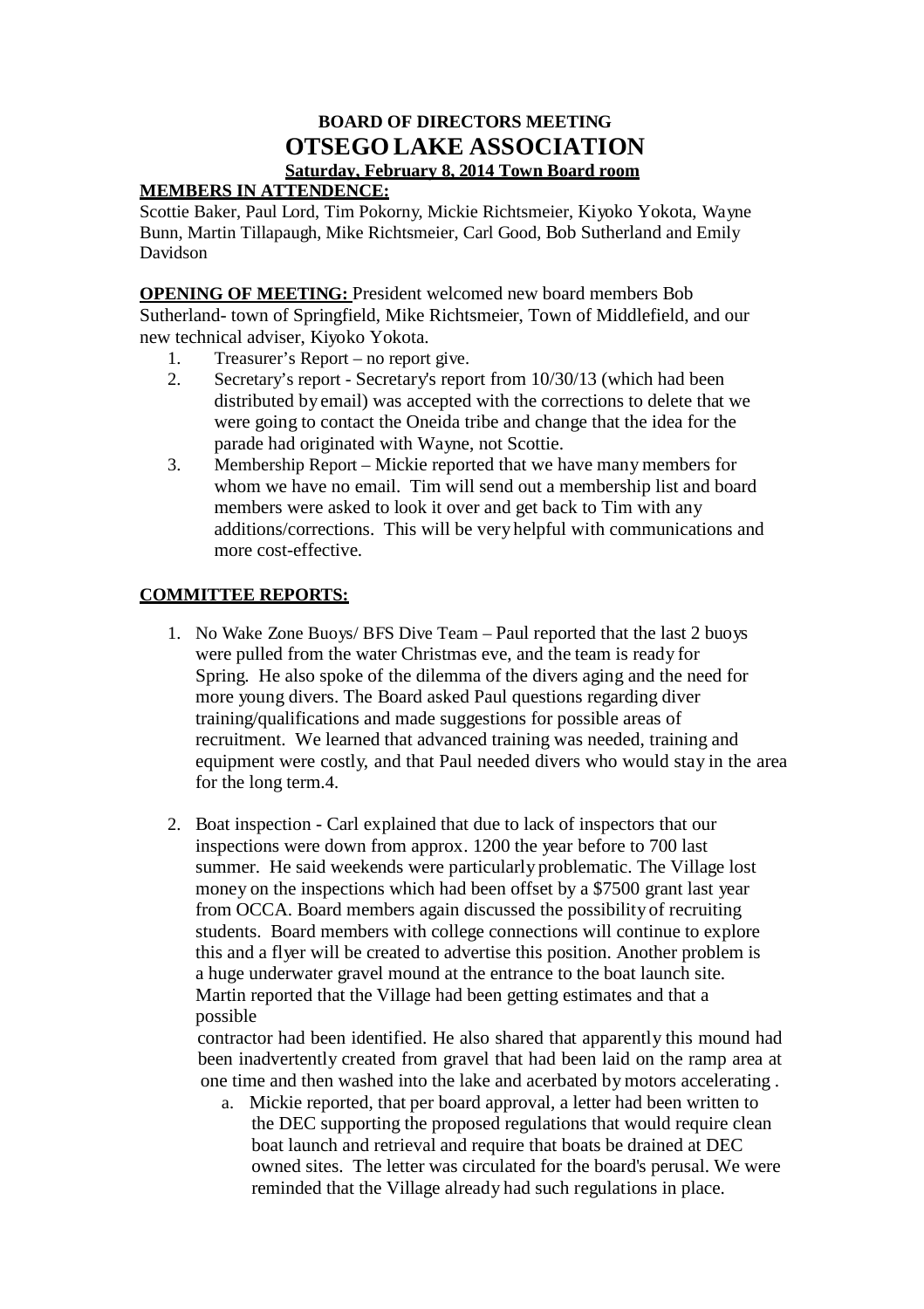- **3.** Merchandise Scottie reported that she had just received a check for \$140 for orders since our last meeting. The board also passed a motion to allocate up to \$300 to allow Scottie to purchase additional caps.
- **4.** Otsego County Water Quality Coordinating Committee Carl reported that he had, as usual, sent minutes to OLA BOD. He said that the commission had reelected officers and were planning meetings and speakers. The commission will also hold a lakes' festival this year on July 12 at Lake Front Park.
- **5.** Buffer Strips Mickie reported that the annual work day at Lake Front Park was scheduled for May 28. She also said that she was trying to run down the files for signage which had been created for Cooperstown and could be utilized at Springfield.
- 6. Website Tim reported that he was continuing to update the website. The Board articulated their enthusiasm for his great work.
- 7. Newsletter Mickie reported that she had been in communication with Zarr. After discussion, the Board agreed that we would incorporate our membership mailing with our Spring newsletter. This will be shorter than the previous since it will be send by USPS to everyone (as well as email). The Board felt it was worth the investment since the membership drive was important. Mickie and Scottie will work on the membership portion which will include a tear off, returnable slip. Other items that may be included will be a brief article by Carl about the boat launch/inspectors, an article by Paul re the new DEC regulations, website update by Tim, and "ads" for the Boat Parade and Annual Meeting. Mickie will email Zarr regarding his recommendations. We also want to encourage people to visit our website.
- 8.
- 9. Coordination with OCCA (Wayne) and Otsego 2000 (Scottie)
	- a. Otsego 2000 Scottie reported that their next meeting will be in March
	- b. OCCA- will include info about our boat parade in their membership email
	- c. Otsego Land Trust- Scottie reported that Jeff Reynolds has spoken with their president regarding the boat parade and our hopes that they would coordinate people being able to view, etc. from Brookwood. Carl also reported that Harry Levine told him that they are exploring having a non-motorized launch and would like our input regarding invasive species transport
- 10. Boat Parade Scottie reviewed the planned July 4 6pm event. The Board agreed to not ask for a participation fee but in lieu to ask for donations.
- 11. Laurens School Grant- Paul in formed the new members about the grant. We will ask for an update from Mr. Dunn at our next meeting.
- 12. Mud Plume Photography (Paul) no new developments